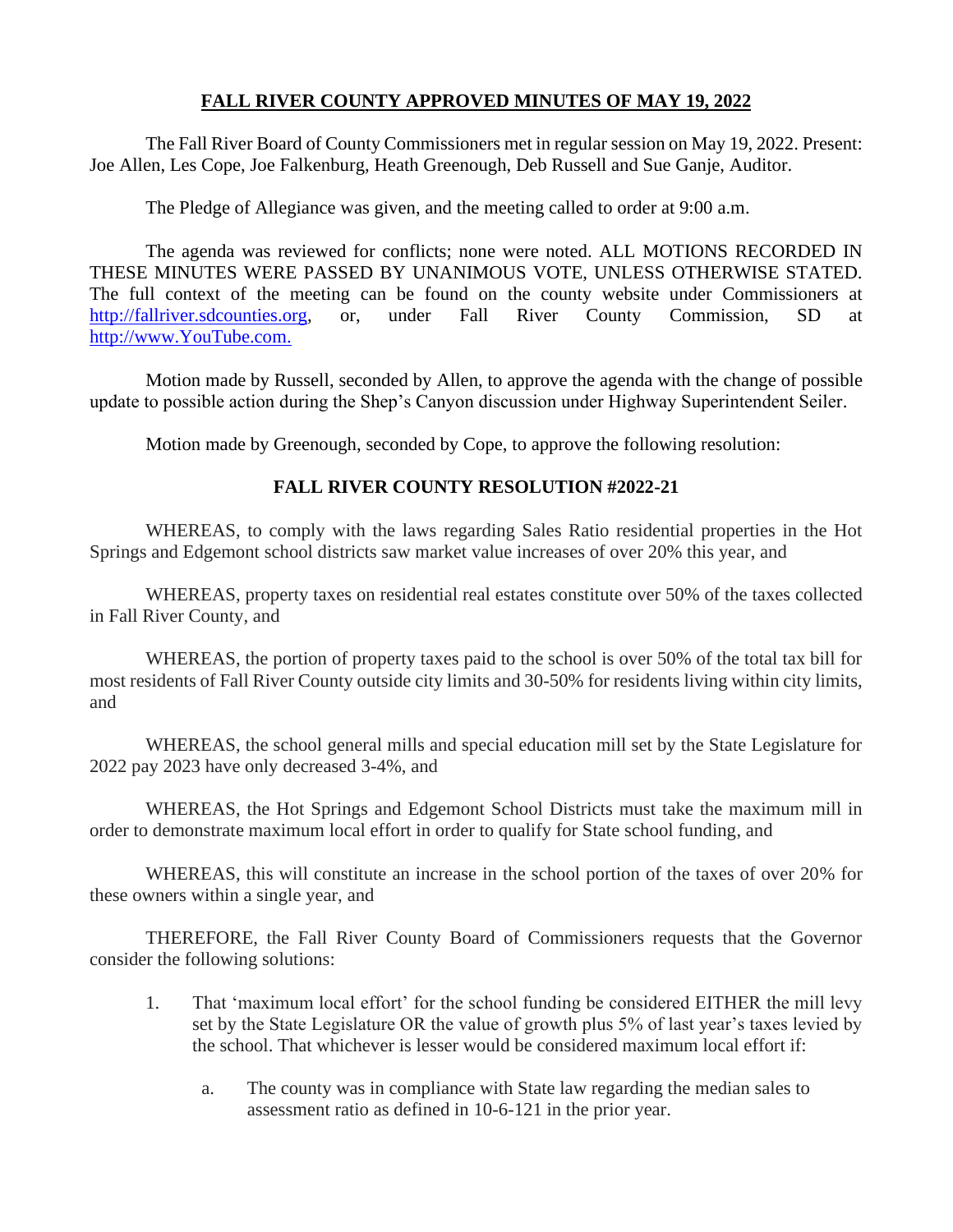- b. The school district was determined to provide 'maximum local effort' in the prior year.
- 2. That research into the assessment levels across the State be conducted by the Legislative Research Council using the following criteria: Have each Director report the equalized value of a house with specs provided by the legislative research council. By comparing the exact same structure's assessment value across the State, it will be possible to see if sale 'hot spots' within the State are driving certain areas to pay a larger share towards their schools. If the purpose of the State set mill is to ensure that owners across the State are paying similar amounts towards their schools, then the family living in a thousand square foot house in Hot Springs should be paying a similar amount towards their school as the family living in that same thousand square foot house in Huron. The collection of this data will help either confirm or deny inconsistency across the State and could also be used in setting levels for school 'maximum local effort'.
- 3. That the legislature considers extending the benefits of the owner-occupied mill levy to residential rentals where:
	- a. The dwelling is the primary residence of the lease.
	- b. The leasee has been in the residence 200 days.
	- c. The rent, minus utilities, is below the HUD Low Home Rent Limit for that county or area.
	- d. That the residence is maintained at a normal or better condition.
	- e. The landlord annually files a form showing they and their leasee meet these qualifications using the same deadlines as the owner-occupied program.

/s/Joe Falkenburg, Chairman ATTEST: Fall River County Board of Commissioners

/s/Sue Ganje Fall River County Auditor

Motion made by Russell, seconded by Allen, to approve the minutes from April 21, 2022 County Board of Commissioner's meeting.

Motion made by Greenough, seconded by Russell, to approve the 2022 100% Federal Poverty Eligibility Chart.

Motion made by Russell, seconded by Allen, to approve the Auditor's account with the Treasurer as follows:

# **AUDITOR'S ACCOUNT WITH THE COUNTY TREASURER**

TO THE HONORABLE BOARD OF FALL RIVER COUNTY COMMISSIONERS:

I hereby submit the following report of my examination of the cash and cash items in the hands of the County Treasurer of this County on this 30th day of April 2022.

### **Total Amount of Deposit in First Interstate Bank, HS:** \$ 5,072,280.46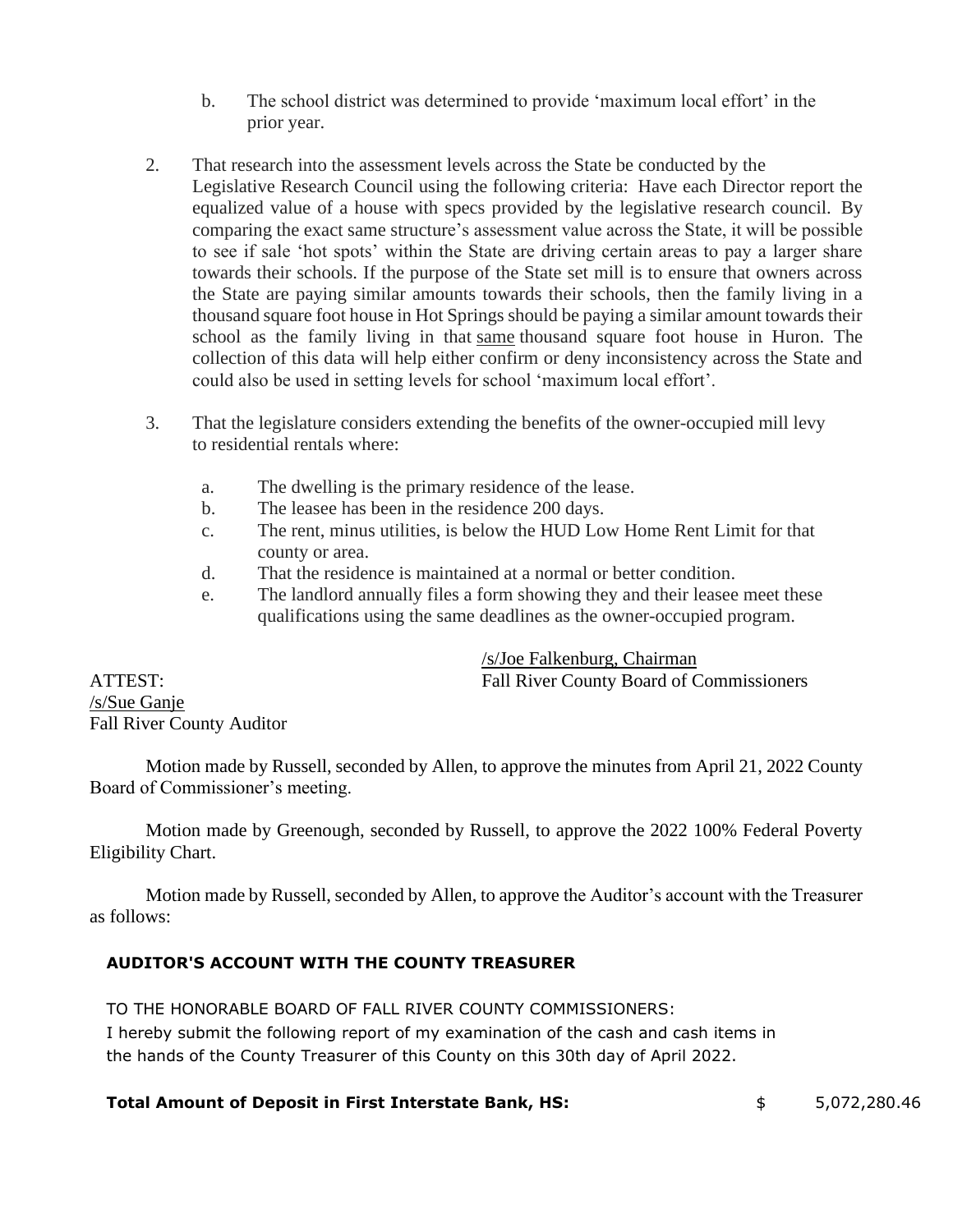| <b>Total Amount of Deposit in First National Bank, Lead:</b>                                | \$<br>1,000.00      |
|---------------------------------------------------------------------------------------------|---------------------|
| Total Amount of Deposit in First National Bank-ARP Checking, Lead:                          | \$<br>1,000.00      |
| <b>Total Amount of Cash:</b>                                                                | \$<br>4,397.71      |
| <b>Total Amount of Treasurer's Change Fund:</b>                                             | \$<br>900.00        |
| <b>Total Amount of Checks in Treasurer's</b><br><b>Possession Not Exceeding Three Days:</b> | \$<br>250,380.13    |
| <b>SAVINGS:</b>                                                                             |                     |
| First Interstate Bank, HS:                                                                  | \$<br>636,094.77    |
| First National Bank of Lead: ICS Acct                                                       | \$<br>1,048,188.22  |
| First National Bank of Lead-ARP ICS Acct                                                    | \$<br>439,336.77    |
| First National Bank of Lead-RAI MM Acct                                                     | \$<br>40,915.21     |
| <b>CERTIFICATES OF DEPOSIT:</b>                                                             |                     |
| First Interstate, HS:                                                                       | \$<br>788,864.24    |
| Black Hills Federal Credit Union, HS:                                                       | \$<br>250,000.00    |
| Schwab Treasury:                                                                            | \$<br>275,380.19    |
| First National Bank, Lead:                                                                  | \$<br>312,198.13    |
| Black Hills Community, Rapid City:                                                          | \$<br>823,332.41    |
| Liberty National, Sioux Falls:                                                              | \$<br>4,071,779.21  |
| Itemized list of all items, checks and drafts that have                                     |                     |
| been in the Treasurer's possession over three days:                                         |                     |
| Register of Deeds Change Fund:                                                              | \$<br>500.00        |
| Highway Petty Cash:                                                                         | \$<br>20.00         |
| Election Petty Cash:                                                                        | \$<br>15.00         |
| <b>RETURNED CHECKS:</b>                                                                     |                     |
|                                                                                             |                     |
| <b>TOTAL</b>                                                                                | \$<br>14,016,582.45 |
| Dated This 30th Day of April 2022.                                                          |                     |

/s/Sue Ganje, County Auditor of Fall River County

/s/Teresa Pullen, County Auditor of Fall River County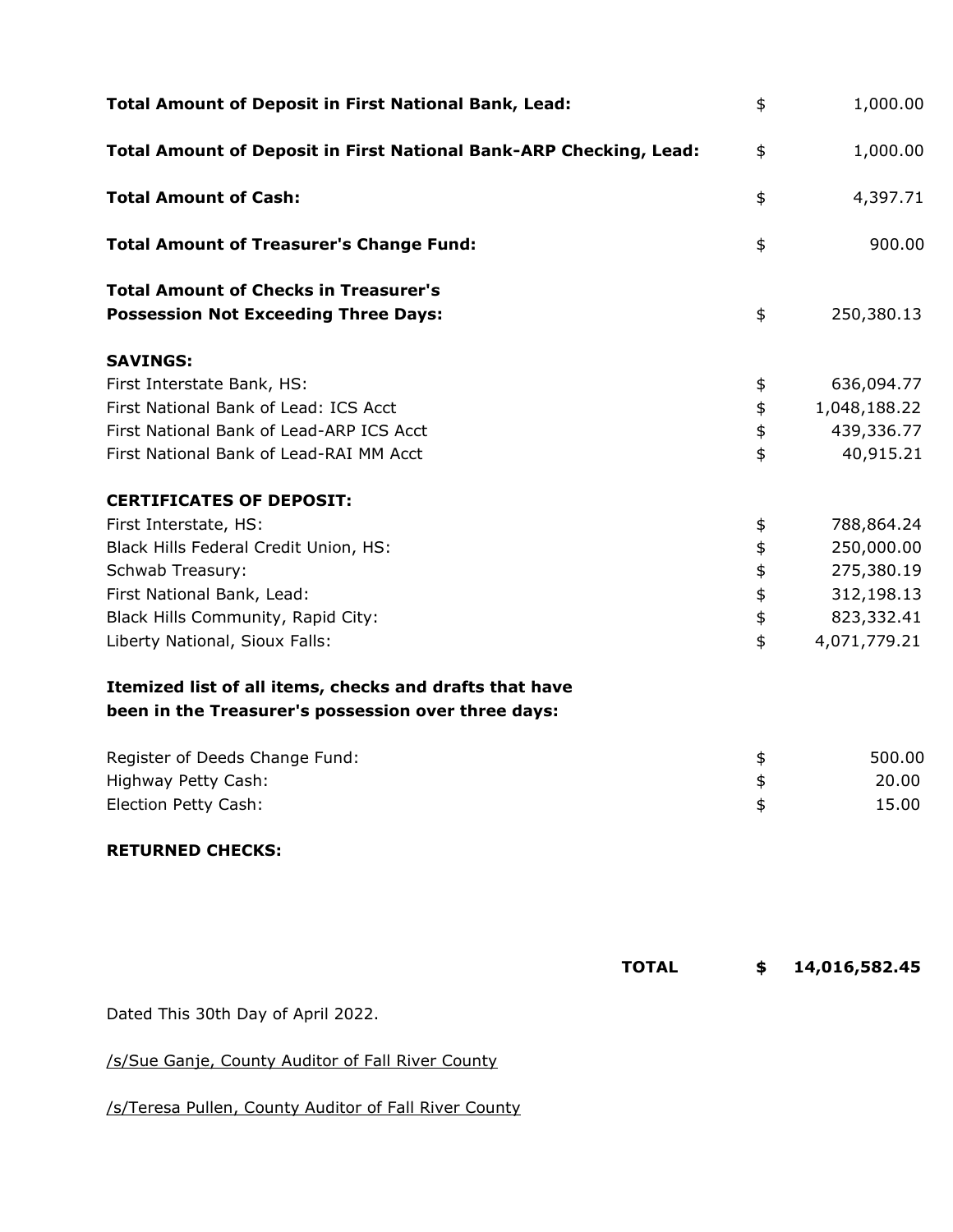| <b>TOTAL</b>            | \$ | 14,016,582.45 |
|-------------------------|----|---------------|
| Held in Trust           | \$ | 230,441.21    |
| Held for other Entities | \$ | 3,342,058.42  |
| <b>County Monies</b>    | S  | 10,444,082.82 |

The Above Balance Reflects County Monies, Monies Held in Trust, and Monies Collected for and to be remitted to Other ENTITIES: SCHOOLS, TOWNS, AND STATE.

Motion made by Greenough, seconded by Russell, to surplus to junk, #01967, 2-drawer black file cabinet, Dispatch.

The following people presented their 2023 budgets:

Jackie Waldner, Community Health Nurse Erin McGlumphy, Extension and 4-H

Frank Maynard, Emergency Management, reported to the Board that the Golden West Tower had not sold; Maynard asked for a signed lease agreement or if Golden West may be interested in selling the tower to Fall River County in the future. Maynard will also be attending a Planning P Workshop in Rapid City on May 31, 2022.

Motion made by Greenough, seconded by Allen, to approve the trailer deck replacement quote in the amount of \$2,498.31.

Maynard also reported on fires and incidents.

Motion made by Greenough, seconded by Russell, to surplus to junk the Verizon LG Phone, model LG-vs700, SN 203KPAE0457680; the acer laptop, #2071 and the Motorola 2 Channel Radio and Charger, model H05KDD9AA4B and surplus to sell the Brother Printer/Copier/Fax, model DCP 8085DN, all emergency management.

Lance Russell, State's Attorney, met with the Board. Motion made by Russell, seconded by Allen, to approve the purchase of Westlaw Edge Subscription, with Oglala Lakota County to pay half of the costs.

Russell also presented his 2023 budget.

The following people presented their 2023 budget requests:

Loren Seegrist and Pat Rowe, Springs Senior Center Stacie Harter, Edgemont Public Library Dawn Johnson, Pioneer Museum

Nina Steinmetz, Weed and Pest Office, presented her 2023 budget.

Donna Talley, W.E.A.V.E. presented her 2023 budget request.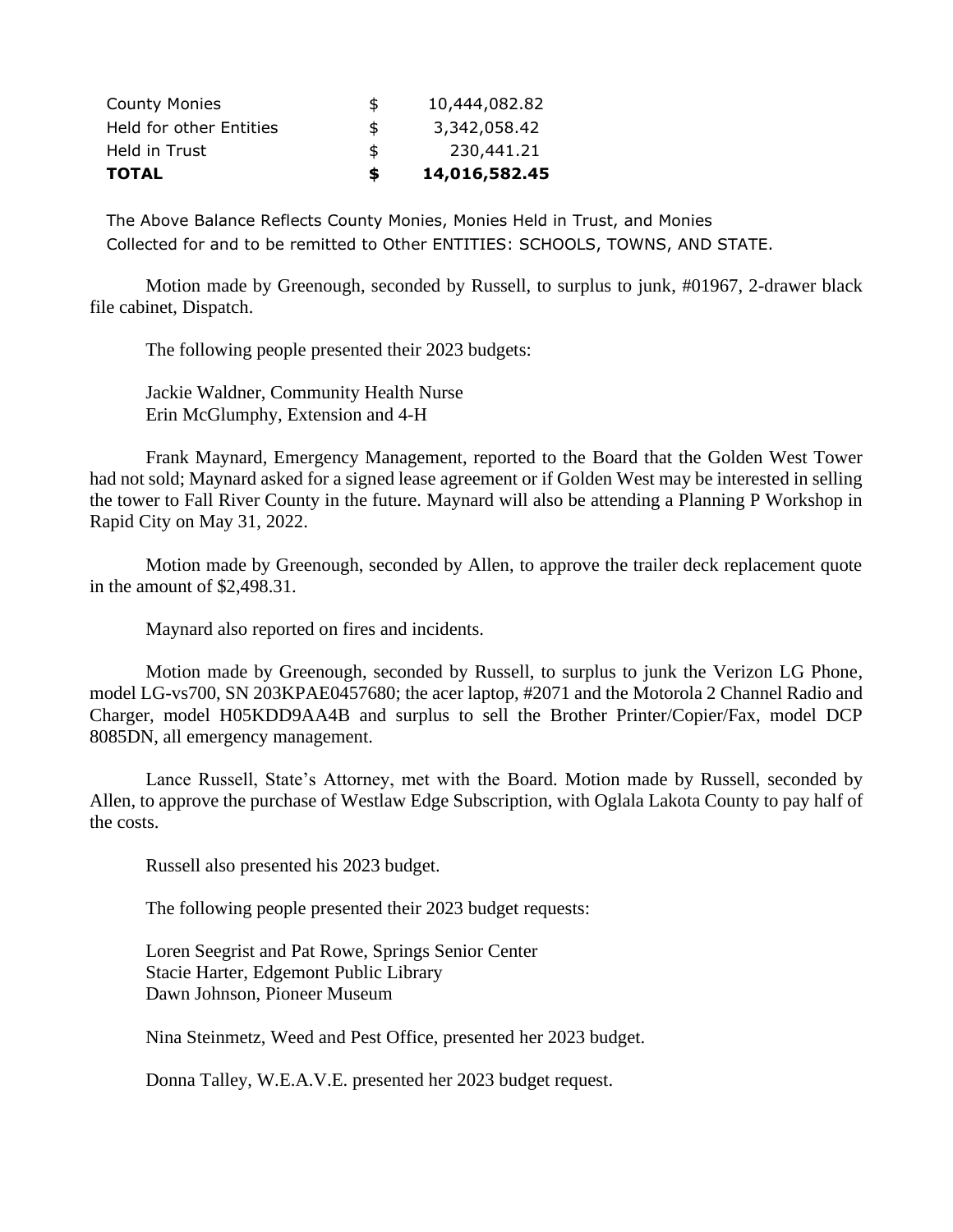Bob Evans, Sheriff, reported to the Board that there are 11 males and 6 females in the Fall River County Jail, with 1 male in the Pennington County Jail, for a total of 18 inmates. Evans also stated that they are putting the community gathering off a week in Edgemont, due to deaths in the community.

Julie Wheeler, District Ranger, Buffalo Gap National Grasslands, reported to the Board that there is a new application to drill 19 miles southwest of Edgemont and the permits for grazing will be flexible at this time. Discussion was held on the Pickerel Dam Road Project and fiscal issues.

Randy Seiler, Highway Superintendent, reported to the Board that the Argentine Bridge was done and that Tom Mertz, Loiseau, would be able to regrind Shep's Canyon this year for around \$70,000.00. The project would take 70 tons and Mertz would like 2" of crusher fines that the County would do. It would need to be mag watered within 72 hours (for around \$33,000.00) and the project could be started near the end of June or first part of July. Further discussion was held about accidents that could happen, making sure the project was completed correctly, possibly using ARPA funds for the project, Game Fish and Parks helping with Mag Water and condition of other roads in the County.

Motion made by Russell, seconded by Allen, to finish the project with 70 tons of Base 1, with 2" of crusher fines, plus the cost of Mag Water. With Greenough voting no, all others voting yes, by roll call vote, motion carried.

Discussion was held on the Solar Farm putting up a sign by the highway; they will talk to the landowner and hopefully not block the view; 5 trucks are available for hauling gravel; and asphalt has been ground on the Chilson Bridge.

The hearing for sealed bids for Crushed Gravel or Stone Surfacing was held as advertised. Motion made by Russell, seconded by Allen, to reject bid due to improper bidding procedures set forth.

Motion made by Russell, seconded by Allen to advertise and rebid with the proper specs of  $4 -$ 8 PI in the notice and to set the hearing for a special meeting on June 3, 2022 at 9 a.m.

Motion made by Russell, seconded by Allen, to approve the bills as follows:

#### **GENERAL FUND**

|                                   |                              | \$12,499.9 |
|-----------------------------------|------------------------------|------------|
| <b>CURA HOSPITALITY</b>           | INMATE MEALS                 | 1          |
| <b>BLACK HILLS CHEMICAL</b>       | <b>SUPPLY</b>                | \$66.33    |
| <b>BRIGHTLY SOFTWARE INC.</b>     | <b>GIS SUPPORT CONTRACT</b>  | \$329.55   |
| <b>CENTURY BUSINESS LEASING</b>   | COPIER LEASE/USAGE/METER     | \$1,387.71 |
| <b>CHEYENNE SANITATION</b>        | SANITATION COLLECTION        | \$371.73   |
| <b>CLINICAL LABORATORY</b>        | <b>AUTOPSY</b>               | \$1,610.00 |
| <b>COLBATH &amp; SPERLICH, PC</b> | CAAF                         | \$1,262.50 |
| <b>CULLIGAN SOFT WATER</b>        | RENTAL/SUPPLY                | \$223.50   |
| <b>CUSTER/FALL RIVER REGIONAL</b> |                              |            |
| LANDFILL                          | LANDFILL                     | \$112.85   |
| SD DEPARTMENT OF REVENUE          | <b>MALT BEVERAGE LICENSE</b> | \$1,350.00 |
| ELECTION SYSTEMS & SOFT           | ELECTION BALLOTS & T         | \$3,626.09 |
| EXECUTIVE MGMT FINANCE            | <b>BIT NETWORK FEES</b>      | \$65.00    |
| <b>FALL RIVER AUTO SUPPLY</b>     | <b>SUPPLY</b>                | \$21.88    |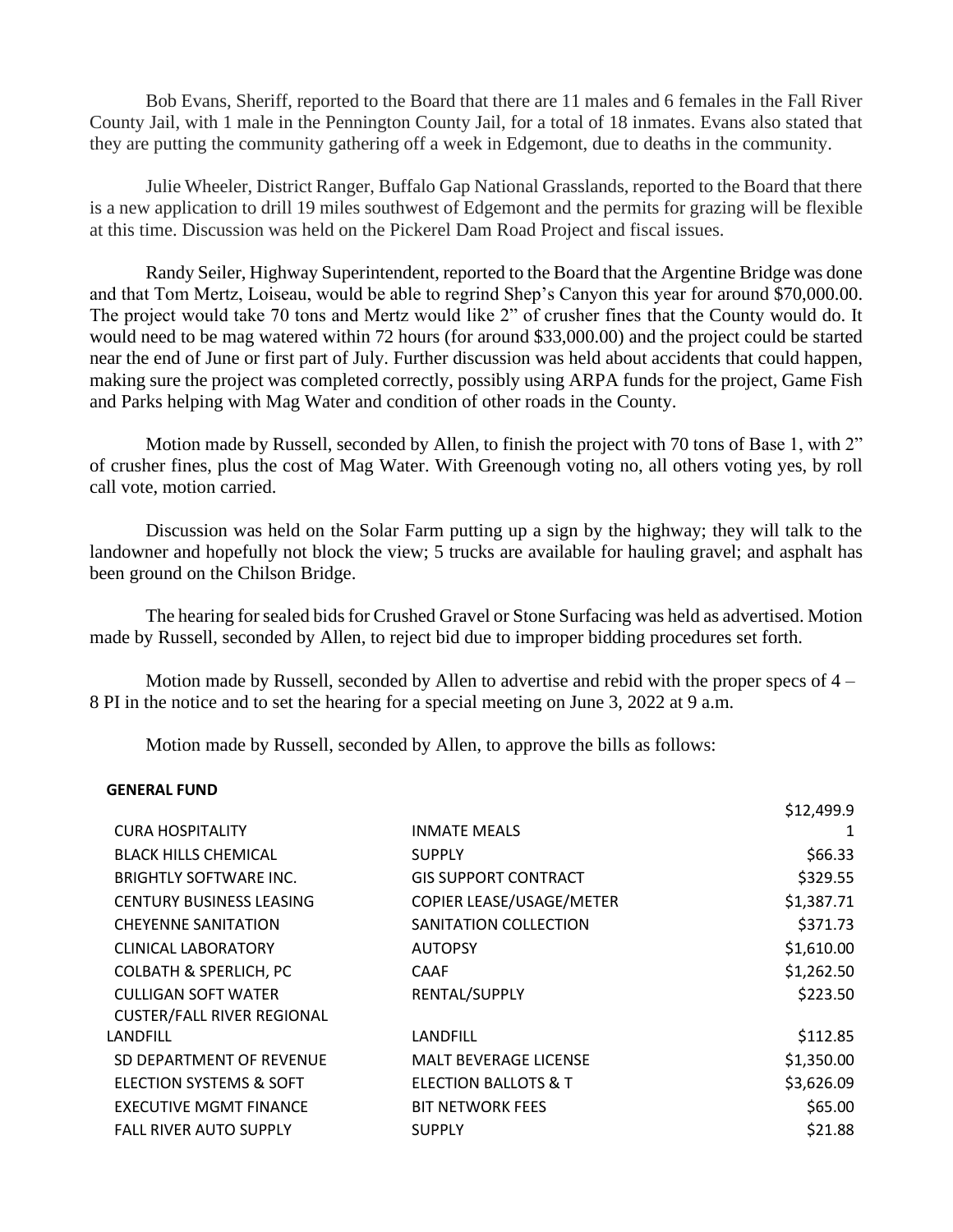| FARRELL, FARRELL & GINSBACH | CAAF & MAG & JUV                 | \$5,577.07 |
|-----------------------------|----------------------------------|------------|
| FALL RIVER COUNTY HERALD    | <b>PUBLICATION</b>               | \$354.62   |
| GANJE, SUE                  | <b>TRAVEL</b>                    | \$46.00    |
| <b>GOLDEN WEST</b>          | PHONE BILL/LONG DISTANCE         | \$2,165.26 |
| HEIDEBRINK, LILY            | <b>TRAVEL</b>                    | \$100.00   |
| HOLMES, CHAELA              | <b>TRAVEL</b>                    | \$46.00    |
| HOT SPRINGS ACE HARDWARE    | <b>SUPPLY</b>                    | \$120.44   |
| HOT SPRINGS AUTOMOTIVE      | <b>SUPPLIES</b>                  | \$8.29     |
| <b>CITY OF HOT SPRINGS</b>  | <b>CITY WATER BILL</b>           | \$776.35   |
| LEWNO, LUCY                 | MI/QMHP                          | \$81.50    |
| LYNN'S DAKOTAMART           | <b>SUPPLY</b>                    | \$43.68    |
| QUADIENT LEASING USA, INC   | POSTAGE MACHINE LEAS             | \$760.80   |
| MANLOVE PSYCHIATRY GROUP    | <b>COURT ORDERED EVALUATION</b>  | \$4,125.00 |
| <b>MARCO</b>                | <b>COPIER LEASE</b>              | \$176.20   |
| MASTEL, BRUCE               | DATABASE SETUP & MONITORING      | \$35.00    |
| MASTERCARD                  | <b>COUNTY CREDIT CARD</b>        | \$1,623.20 |
| MCLEODS OFFICE SUPPLY CO.   | <b>ELECTION SUPPLY</b>           | \$53.56    |
| MICROFILM IMAGING SYSTEMS   | SCANNING EQUIPMENT LEASE         | \$172.50   |
| <b>MONUMENT HEALTH</b>      | <b>INMATE MEDICAL</b>            | \$156.99   |
| MONUMENT HEALTH SERVICES    | <b>MORGUE FEE</b>                | \$461.00   |
| NELSON'S OIL & GAS INC.     | <b>UTILITY</b>                   | \$1,912.35 |
| QUADIENT FINANCE USA, INC   | <b>POSTAGE</b>                   | \$1,319.10 |
| NICHOLAS TOWING             | <b>TOWING</b>                    | \$140.00   |
| <b>NUTRIEN AG SOLUTIONS</b> | <b>SUPPLY</b>                    | \$6,544.60 |
| O'NEILL, JUSTIN             | <b>CAAF</b>                      | \$3,539.31 |
| PENNINGTON COUNTY JAIL      | <b>INMATE HOUSING PENNINGTON</b> | \$4,165.00 |
| PULLEN, TERESA              | <b>TRAVEL</b>                    | \$94.08    |
| RENSCH LAW OFFICE           | CAAF                             | \$1,858.18 |
| ROMEY, CODY                 | <b>TRAVEL</b>                    | \$100.00   |
| RUSHMORE COMMUNICATIONS     | <b>RADIO REPAIR</b>              | \$440.00   |
| <b>SDACC</b>                | <b>CATASTROPHIC LEGAL</b>        | \$390.00   |
| SD DEPT OF REVENUE          | <b>AUTO/MI STATE REMITT</b>      | \$2,150.93 |
| SD FEDERAL PROPERTY AG      | <b>SUPPLY</b>                    | \$10.00    |
| SERVALL                     | <b>RUGS AND MATS SERVICE</b>     | \$165.17   |
| SONNY'S SUPER FOODS         | <b>SUPPLY</b>                    | \$60.13    |
| SOUTHERN HILLS LAW PLLC     | <b>CAAF</b>                      | \$735.74   |
| NORTON, MIKAYLA             | <b>BLOOD DRAW</b>                | \$825.00   |
| <b>WAHLSTROM FORD</b>       | <b>SERVICE</b>                   | \$122.14   |
| WARNE CHEMICAL & EQUIP.     | <b>SUPPLY</b>                    | \$1,013.00 |
| KENT, WILLA & JIM           | <b>TAX REFUND</b>                | \$21.29    |
| YELLOW ROBE, LUKE           | <b>EXPERT WITNESS</b>            | \$1,500.00 |
| JANIS, BOBBIE               | <b>TRAVEL</b>                    | \$46.00    |
| MILES, SASHA                | <b>BLOOD DRAW</b>                | \$75.00    |
|                             |                                  | \$67,037.5 |
|                             | TOTAL FOR GENERAL FUND           | 3          |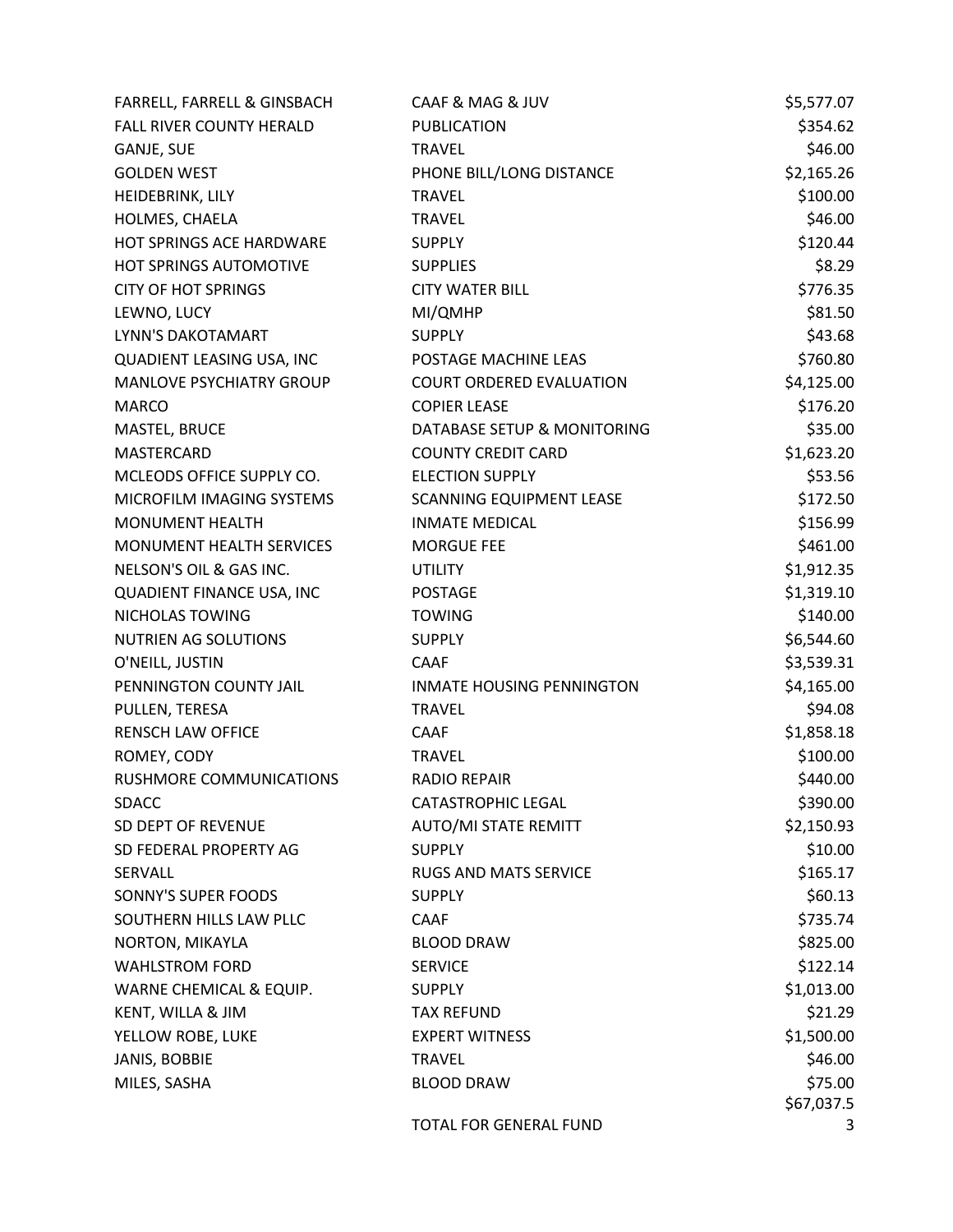#### **COUNTY ROAD & BRIDGE**

| <b>BLACK HILLS ELECTRIC</b>        | UTILITY HWY ELECTRIC                  | \$47.73    |
|------------------------------------|---------------------------------------|------------|
| <b>CHEYENNE SANITATION</b>         | SANITATION COLLECTION                 | \$74.00    |
| <b>CITY OF EDGEMONT</b>            | <b>CITY OF EDGEMONT WATER</b>         | \$84.10    |
| <b>FALL RIVER COUNTY HERALD</b>    | <b>PUBLICATION</b>                    | \$53.71    |
| <b>GOLDEN WEST TECHNOLOGIES</b>    | SONIC WALL SECURITY                   | \$1,041.19 |
| <b>GOLDEN WEST</b>                 | PHONE BILL/LONG DISTANCE              | \$255.73   |
| <b>CITY OF HOT SPRINGS</b>         | <b>CITY WATER BILL</b>                | \$37.70    |
| <b>MASTERCARD</b>                  | <b>COUNTY CREDIT CARD</b>             | \$229.35   |
| <b>RAPID DELIVERY</b>              | <b>DELIVERY</b>                       | \$32.50    |
| KENT, WILLA & JIM                  | <b>TAX REFUND</b>                     | \$3.56     |
|                                    | <b>TOTAL COUNTY ROAD &amp; BRIDGE</b> | \$1,859.57 |
| <b>911 SURCHARGE REIMBURSEMENT</b> |                                       |            |
| <b>CENTURY BUSINESS LEASING</b>    | <b>COPIER LEASE &amp; METER</b>       | \$86.01    |
| <b>FALL RIVER HEALTH</b>           | PRE-EMPLOYMENT PHYSICAL               | \$65.00    |
| <b>GOLDEN WEST</b>                 | PHONE BILL/LONG DISTANCE              | \$757.09   |
| MASTERCARD                         | <b>COUNTY CREDIT CARD</b>             | \$6.00     |
|                                    | TOTAL FOR 911 SURCHARGE REIMBURSEMENT | \$914.10   |
| <b>EMERGENCY MANAGEMENT</b>        |                                       |            |
| <b>GOLDEN WEST</b>                 | PHONE BILL/LONG DISTANCE              | \$158.40   |
| <b>MARCO</b>                       | <b>COPIER LEASE</b>                   | \$38.90    |
| MASTERCARD                         | <b>COUNTY CREDIT CARD</b>             | \$6.00     |
| ONSOLVE, LLC                       | <b>CODE RED ANNUAL SUBS</b>           | \$3,131.10 |
|                                    | TOTAL FOR EMERGENCY MANAGEMENT        | \$3,334.40 |
| <b>24/7 SOBRIETY FUND</b>          |                                       |            |
| SD DEPARTMENT OF HEALTH            | 24/7 LABS                             | \$200.00   |
|                                    | TOTAL FOR 24/7 SOBRIETY FUND          | \$200.00   |
| <b>COURTHOUSE BUILDING FUND</b>    |                                       |            |
| HOT SPRINGS ACE HARDWARE           | <b>SUPPLY</b>                         | \$37.98    |
| <b>WILSON ELECTRIC</b>             | <b>SERVICE</b>                        | \$146.37   |
| KENT, WILLA & JIM                  | <b>TAX REFUND</b>                     | \$0.97     |
|                                    | TOTAL FOR COURTHOUSE BUILDING FUND    | \$185.32   |
|                                    |                                       | \$73,530.9 |
|                                    | TOTAL PAID BETWEEN 5/6/22 AND 5/19/22 | 0          |

Break was taken at 10:06 a.m. and the meeting reconvened at 10:15 a.m.

Public comment was heard from Jim Angell about how the Chilson Bridge should be put back in as a double lane bridge, rather than a single. Additional comments were heard from Sarah Peterson requesting a letter and a resolution pertaining to uranium mining in Fall River County; with no resolution, however the Auditor would try to find the letter that was referenced previously.

Malisa Niles, Soil Conservation, met with the Board to present her 2023 Budget.

Keith Neugebauer, Fall River Water Users District, reported to the Board that he would like to see the pipeline easement forms changed to streamline things, especially for the water district.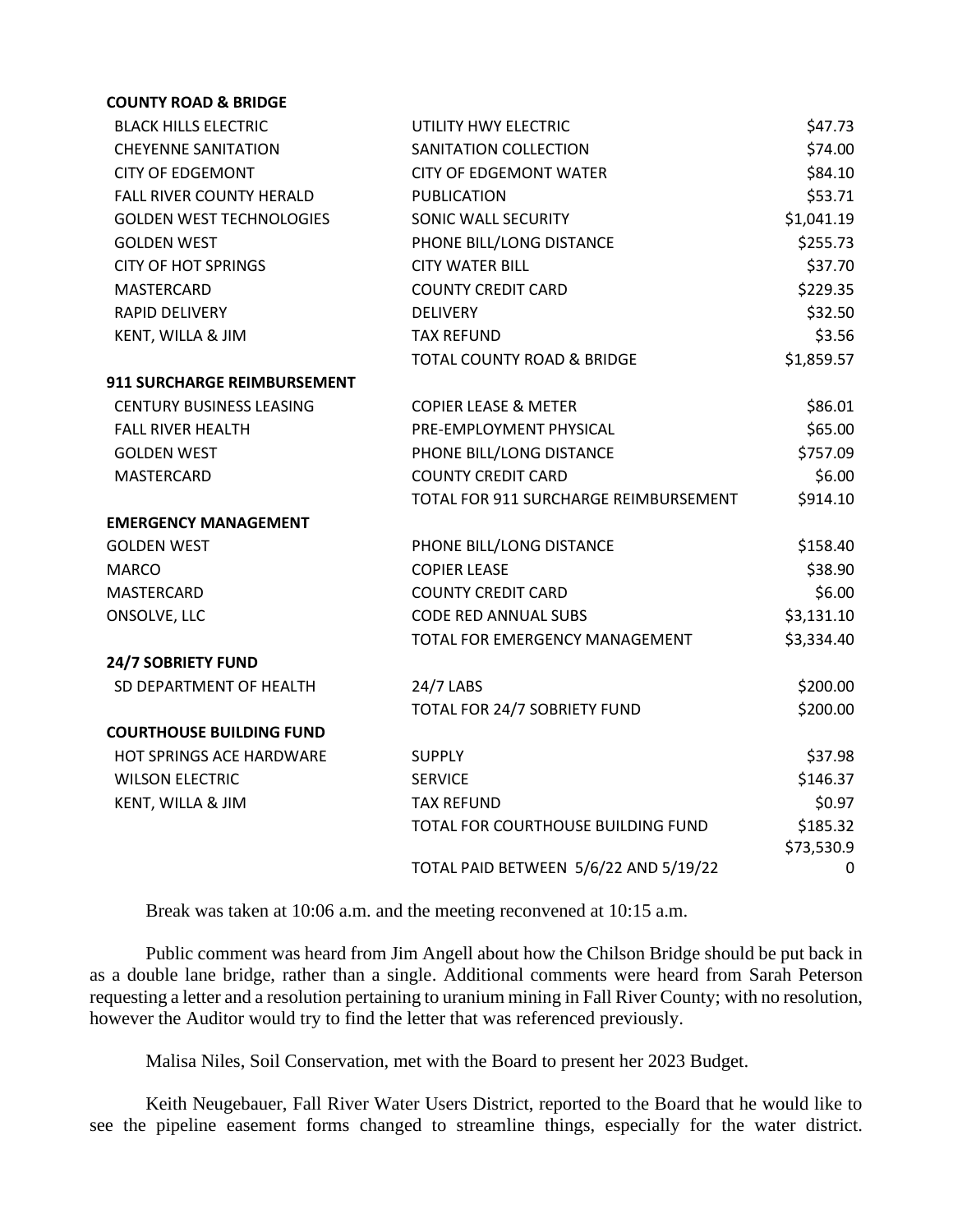Neugebauer doesn't have a problem with the way they are now but doesn't feel that he should have to get landowner signatures or 2 – 3 weeks for turnover. Discussion was held on the pros and cons of leaving the application as it is or just having a special form for the Water Users District. Neugebauer will be in touch with the Auditor and the State's Attorney to discuss modifying the forms for the future.

Mary Kay Thompson, Trustee and Mary Terrones, Library Director, Hot Springs Library, to present their 2023 budget request.

Robin Wynia, Andersen Engineers, met with the board. Motion made by Allen, seconded by Greenough, to approve the following resolution:

## **FALL RIVER COUNTY RESOLUTION #2022-22**

### **A Plat of Lot 24 of Sonrise North Subdivision, located in the SE1/4NW1/4 of Section 1, T7S, R5E, BHM, Fall River County, South Dakota**

WHEREAS, there has been presented to the County Commissioners of Fall River County, South Dakota, the within plat of the above described lands, and it appearing to this Board that the system of streets conforms to the system of streets of existing plats and section lines of the county; adequate provision is made for access to adjacent unplatted lands by public dedication or section line when physically accessible; all provisions of the county subdivision regulations have been complied with; all taxes and special assessments upon the property have been fully paid; and the plat and survey have been lawfully executed; now and therefore,

BE IT RESOLVED that said plat is hereby approved in all respects.

Dated this 19<sup>th</sup> day of May, 2022.

/s/Joe Falkenburg, Chairman Fall River County Board of Commissioners

ATTEST: /s/Sue Ganje Fall River County Auditor

Motion made by Allen, seconded by Russell, to approve the following resolution:

### **FALL RIVER COUNTY RESOLUTION #2022-23**

## **A Plat of Lots 55 thru 72, Well Lot 1, and well Lot 2, of Red Rock Ridge Subdivision located in Section 15, T8S, R5E, BHM, Fall River County, South Dakota**

WHEREAS, there has been presented to the County Commissioners of Fall River County, South Dakota, the within plat of the above described lands, and it appearing to this Board that the system of streets conforms to the system of streets of existing plats and section lines of the county; adequate provision is made for access to adjacent unplatted lands by public dedication or section line when physically accessible; all provisions of the county subdivision regulations have been complied with; all taxes and special assessments upon the property have been fully paid; and the plat and survey have been lawfully executed; now and therefore,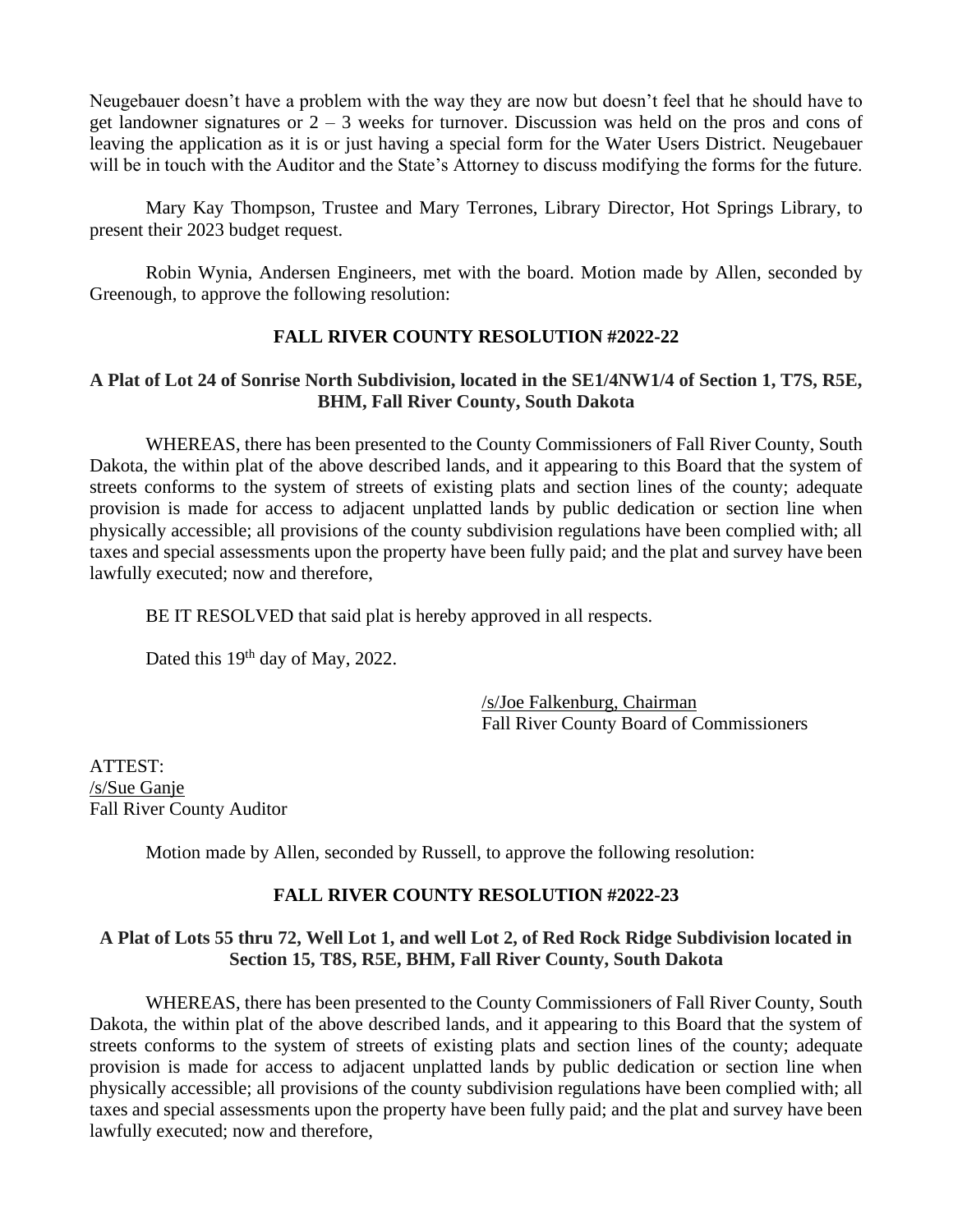BE IT RESOLVED that said plat is hereby approved in all respects.

Dated this 19<sup>th</sup> day of May, 2022.

/s/Joe Falkenburg, Chairman Fall River County Board of Commissioners

ATTEST: /s/Sue Ganje Fall River County Auditor

Dan Cullen, Veteran's Service Officer, met with the board to present his 2023 budget. Cullen also spoke of working on a VA project for Veterans; he is hopeful to get a 24-hour urgent care back at the VA.

Dave Weishaupl, Building Supervisor, met with the board and presented propane quotes as follows:

| 05/16/22 Propane quotes | $2,000$ gallons |
|-------------------------|-----------------|
| Nelson's                | \$1.92/gallon   |
| PJ's Hi-D-Way           | \$2.30/gallon   |
| McGas Propane           | \$2.399/gallon  |

Motion made by Russell, seconded by Greenough, to approve the low bid from Nelson's for 2,000 gallons of propane at \$1.92 per gallon, for a total of \$3,840.00.

Motion made by Russell, seconded by Greenough, to approve the Golden West quote for the Genetec Advantage Renewal for cameras and security, in the amount of \$800.00.

Motion made by Russell, seconded by Cope, to approve the Golden West quotes for 2 HP ProDesk 600 G6 Desktop Minicomputers for the Treasurer and the Register of Deeds, in the amount of \$1,696.70 each, for a total amount of \$3,393.40.

Weishaupl presented a quote from Marty's Auto Body to provide paint and body work for a county vehicle in the amount of \$1,752.30. The Board decided to take no action at this time.

Teresa Pullen, Treasurer, reported to the board about the Spring Workshop that she and Chaela Holmes recently attended. They learned about tax deeds and a possible new computer system for motor vehicles that will be modified from other states. The Department of Motor Vehicles acknowledged Fall River County for recognizing and catching 5 fraudulent title applications. Discussion was held on changes, increases, and costs of the Postal System and banking and paying taxes online.

Lily Heidebrink, Director of Equalization, reported to the board about the USPAP training that she and Cody Romey recently attended. They learned about single and mass property appraisals, not taking information on personal property and to be careful on regarding information given, such as verbal appraisals.